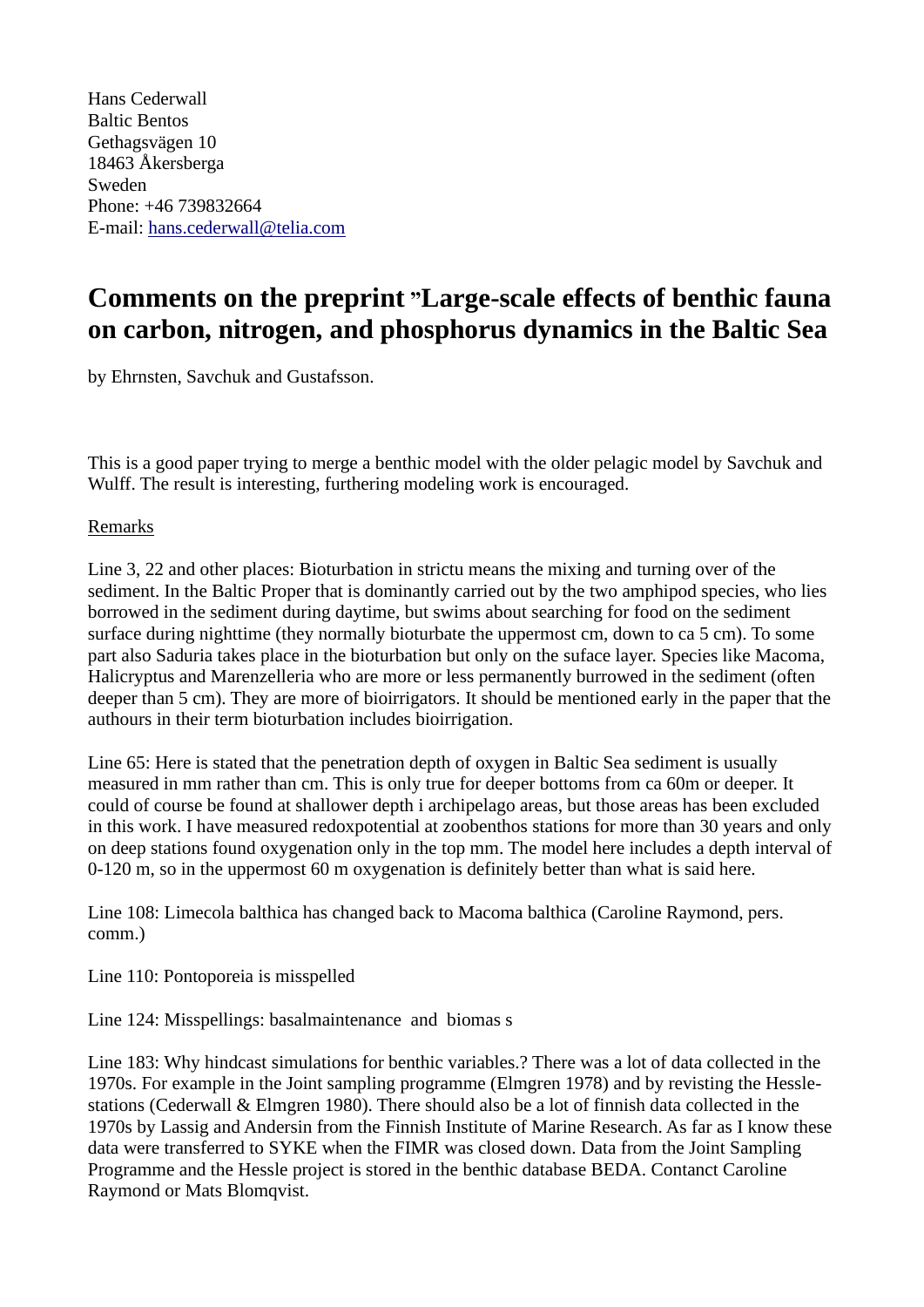Line 213: I strongly suggest you leave at least the Arkona Basin out, beause the fauna here contains several other species than the ones you have mentioned in this preprint. Stick to the Gotland Basins, Gulf of Finland and Gulf of Riga who has a similar set of species.

Line 221, and Table 1: The benthic database BEDA contains primary data for 7 stations sampled in 1976 for the Joint Sampling Programme. In the mid 1990s a mapping of the macrofauna of the Gulf was done within the NMR financed Gulf of Riga Project. The results are published (Cederwall et al. 1999). Possibly the primay data are still held by Vadims Jermakovs, Latvian Institute of Aquatic Ecology (An institute where your colleague Bärbel Muller-Karulis earlier worked).

Line 277-279: Is the big difference in sedimentation between the BSAP scenario and the HIGH load scenario reflecting a difference in phytoplankton species composition? Historically the main input to benthic ecosystem has been the sedimentation of diatoms during the spring bloom, not the sedimentation during blue-green blooms. There has however been a shift in species composition in the spring bloom, where diatoms have decreased and other groups (who have lower sinking rate) have increased (Hjerne et al. 2019).

Line 397: cf Mäkelin & Villnäs 2022. Could the seasonal variations in benthic stoichiometry have any influence on your modelling work?

Fig 3: You show bars for the depth interval 0-30 m. I strongly suspect you have very few if any stations in the depth interval 0-10 m. This because you have outruled data from archipelagos and open sea research vessels don't like to go into shallow waters. Also these areas are dominated by transport bottoms hard to sample quantitately. Finally in these shallow bottoms you have another set of species than the set you have worked with. You should change to the depthinterval 10-30 m. In the text you mention that you had no shallower  $( $30 \text{ m}$ )$  data from the Arkona Basin. The benthos database BEDA contains some data from the 1980s (Mats Blomqvist, pers. comm.) There is also a lot of data held by German institutes. But on the other hand I advise you to leave the Arkona Basin out of your paper since the fauna there differs so much from the Baltic Proper.

Table 1: Could becompleted with Cederwall et al. 1999.

Table A4, footnote: Mäkelin & Villnäs is published in Limnol. Oceanogr. 2022. The reference is missing in the reference list.

Line 901: You should know that sharkweb/SMHI does not have a benthological quality control of the data delivered to them. They assume that laboratories deliver correct data. This is not always the case (Mats Blomqvist pers. comm.). I suggest you import data from BEDA.

Final comment: The macrofauna is not the only part of the benthic ecosystem. The meiofauan for instance can have biomasses of 5-10 g wetweight/m2 (Elmgren 1976). To what extent does the meiofauna influence the sediment chemistry?

**Summing up**: This is basically a good paper well worth publishing after revision.

## **References**

Cederwall & Elmgren 1980. Biomass increase of benthic macrofauna demonstrates eutrophication of the Baltic Sea. Ophelia, Suppl. I, 287-304.